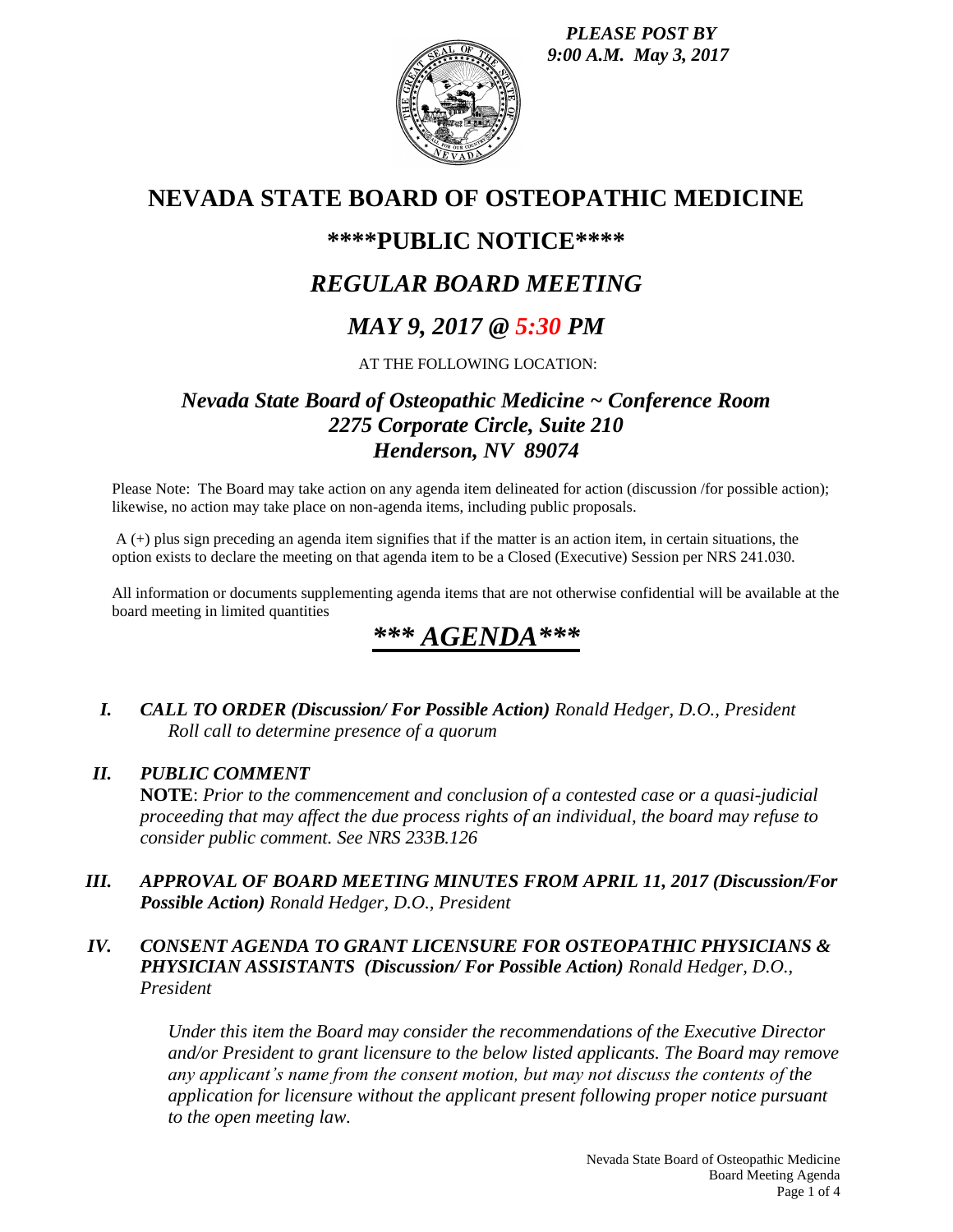*Consent agenda to grant FULL LICENSURE to the following applicants:*

### *Osteopathic Physician Name Specialty*

*Pablo Angulo, D.O. Pediatrics Daniel Cooper, D.O. Family Medicine Richard Maier, D.O. Emergency Medicine David Renton, D.O. Family Medicine Lindsay Sanders, D.O. Nephrology Nancy Yan, D.O. Psychiatry*

*Carrie Dardine, PA-C Leo Capobianco, D.O. Eric Fergen, PA-C Richard Curren, D.O.*

### *Special Licenses NRS.633.411: Location*

*Shalease Adams, D.O. Nellis AFB Matthew Albright, D.O. Valley Family Medicine Daniel Bemporad, D.O. UNLVSOM Psychiatry LV Alexandra Betcher, D.O. Valley Neurology Eric Brunk, D.O. UNLVSOM General Surgery Megan Cook, D.O. Nellis AFB Rommel De Vera, D.O. Valley Family Medicine Jared Eames, D.O. Nellis AFB Adam Eudy, D.O. Valley Orthopedic Surgery Mandeep Gill, D.O. Valley Family Medicine Hamza Gohar, D.O. Valley Internal Medicine Michael Groshner, D.O. Valley Internal Medicine Lucas Hansen, D.O. UNRSOM Psychiatry Reno Chris Harasym, D.O. Valley Orthopedic Surgery Toni Hodges-Wills, D.O. Mountain View OB/GYN Christopher Hong, D.O. UNLVSOM Psychiatry LV Aaron Johnson, D.O. UNLVSOM General Surgery Devin P. Kearns, D.O. Nellis AFB Harris Khawaja, D.O. UNLVSOM Pediatrics Khuong Lam, D.O. Valley Internal Medicine Seth Leavitt, D.O. Nellis AFB Justin Leeka, D.O. Valley Family Medicine Marja-Liisa Magnuson, D.O. UNRSOM Family Medicine Jordan Martinez, D.O. UNLVSOM Pediatrics Amber McDonald, D.O. Valley Internal Medicine Priya Nileshwar, D.O. Valley Internal Medicine Jeremy Oh, D.O. Valley Internal Medicine* 

### *Physician Assistant Supervising Physician*

*Kristina Nguyen, PA-C None - Active Not-Working*

*Aman Bassin, D.O. UNRSOM – Internal Medicine Warren Carll, D.O. UNLVSOM Family Medicine Dominic DiPrinzio, D.O. UNLVSOM Emergency Medicine Garren Giles, D.O. UNLVSOM Emergency Medicine Mussie Mahderekal, D.O. Mountain View Internal Medicine Patrick McNerney, D.O. UNRSOM Internal Medicine Reno Danny Nguyen, D.O. UNLVSOM Internal Medicine LV*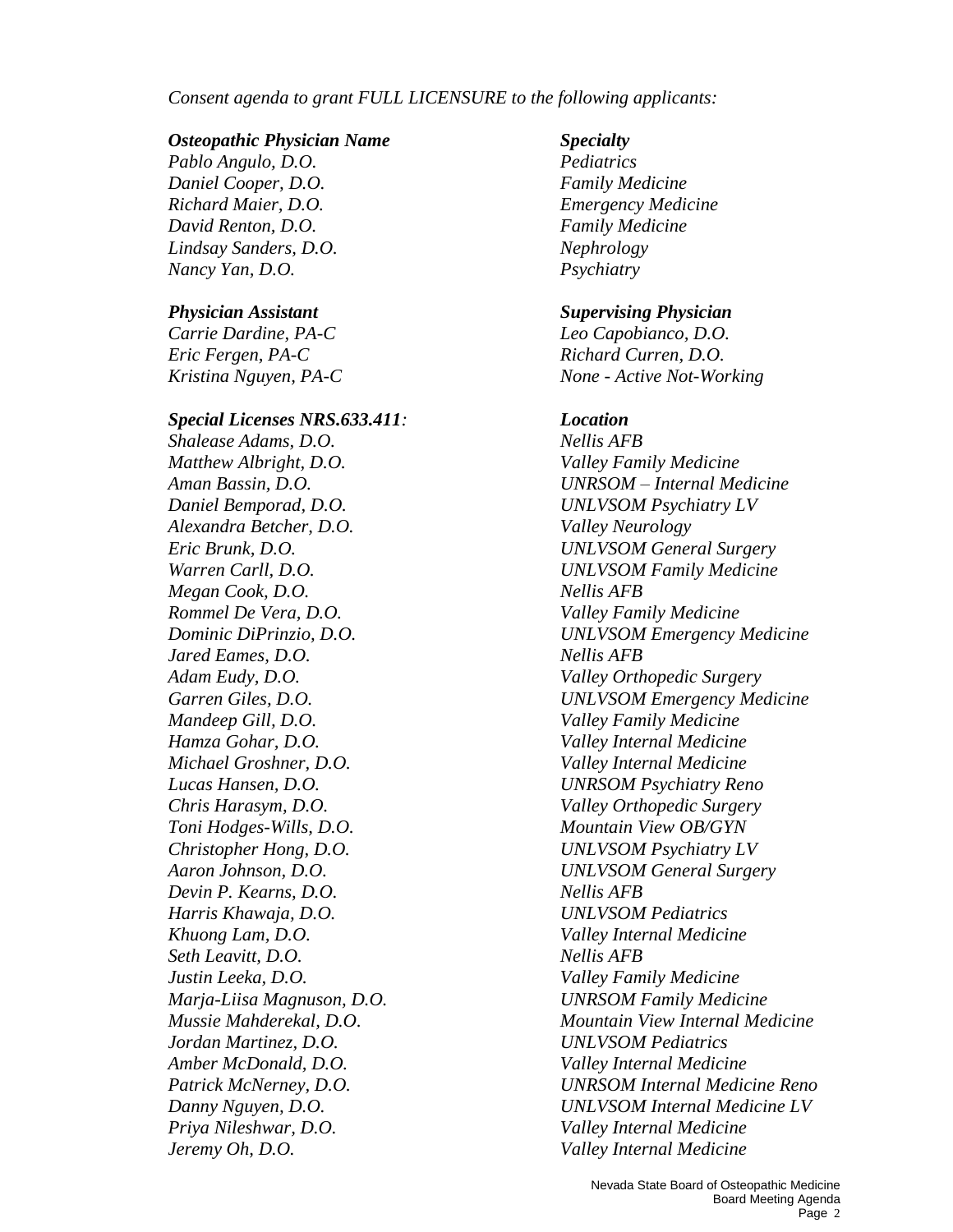*Broc Parker, D.O. Nellis AFB Adena Shahinian, D.O. Valley Neurology Melany Shearrer, D.O. Nellis AFB Stephen Smith, D.O. UNLVSOM Pediatrics Wen Yuan Yu, D.O. UNLVSOM IM LV*

*Olivia Orteza, D.O. Valley Family Medicine Kristyn Perry, D.O. Valley Internal Medicine Chou Pham, D.O. UNLVSOM Psychiatry LV Fernando Ramirez, D.O. Mountain View Internal Medicine Evan Schlager, D.O. Valley Internal Medicine Tritia Schostak, D.O. Mountain View Internal Medicine Swetha Sirisinahal, D.O. UNRSOM Psychiatry Reno Scott Sweeny, D.O. UNLVSOM Emergency Medicine Sidra Tahseen, D.O. Valley Internal Medicine Joshua Tartakoff, D.O. UNRSOM Family Medicine Phuc Tran, D.O. Valley Internal Medicine Chad Vaccarelli, D.O. UNRSOM Family Medicine Denise Veloria, D.O. Mountain View OB/GYN Svetlana Villano, D.O. Valley Internal Medicine Lin Wang, D.O. Mountain View Internal Medicine Sean Williams, D.O. UNLVSOM – Emergency Medicine Jennifer Wong, D.O. Mountain View OB/GYN*

- *V. DISCUSSION/UPDATES/ACTION 2017 LEGISLATION regarding any bills as may require the Board's review, discussion, or potential position, (Discussion/For Possible Action), Ronald Hedger, D.O., President*
- *VI. DISCUSSION/ACTION REGARDING PROPOSAL FOR INDEPENDENT CONTRACT FOR LEGAL SERVICES FOR LOUIS LING (Discussion/For Possible Action), Ronald Hedger, D.O., President*
- *VII. PRESENTATION BY JAMES M. WILSON, V., M.D., FAAP, ON ANTIMICROBIAL STEWARDSHIP IN NEVADA (Discussion) Ronald Hedger, D.O., President*

### *VIII. EXECUTIVE DIRECTOR'S REPORT*

- *a. Financial-Compilation Statement*
- *b. Licensing*
- *c. Interstate Medical Licensure Compact update*
- *IX. LEGAL REPORT (Discussion/Action) by Louis Ling, Board Counsel and/or Rosalie Bordelove, Deputy Attorney General*
- *X. ITEMS FOR FUTURE DISCUSSION/ACTION/UPCOMING AGENDA*
- *XI. PRESIDENT'S REPORT on Board Business, Ronald Hedger, D.O., President*

### *XII. PUBLIC COMMENT*

*Prior to the commencement and conclusion of a contested case or a quasi-judicial proceeding that may affect the due process rights of an individual, the board may refuse to consider public comment. See NRS 233B.126.*